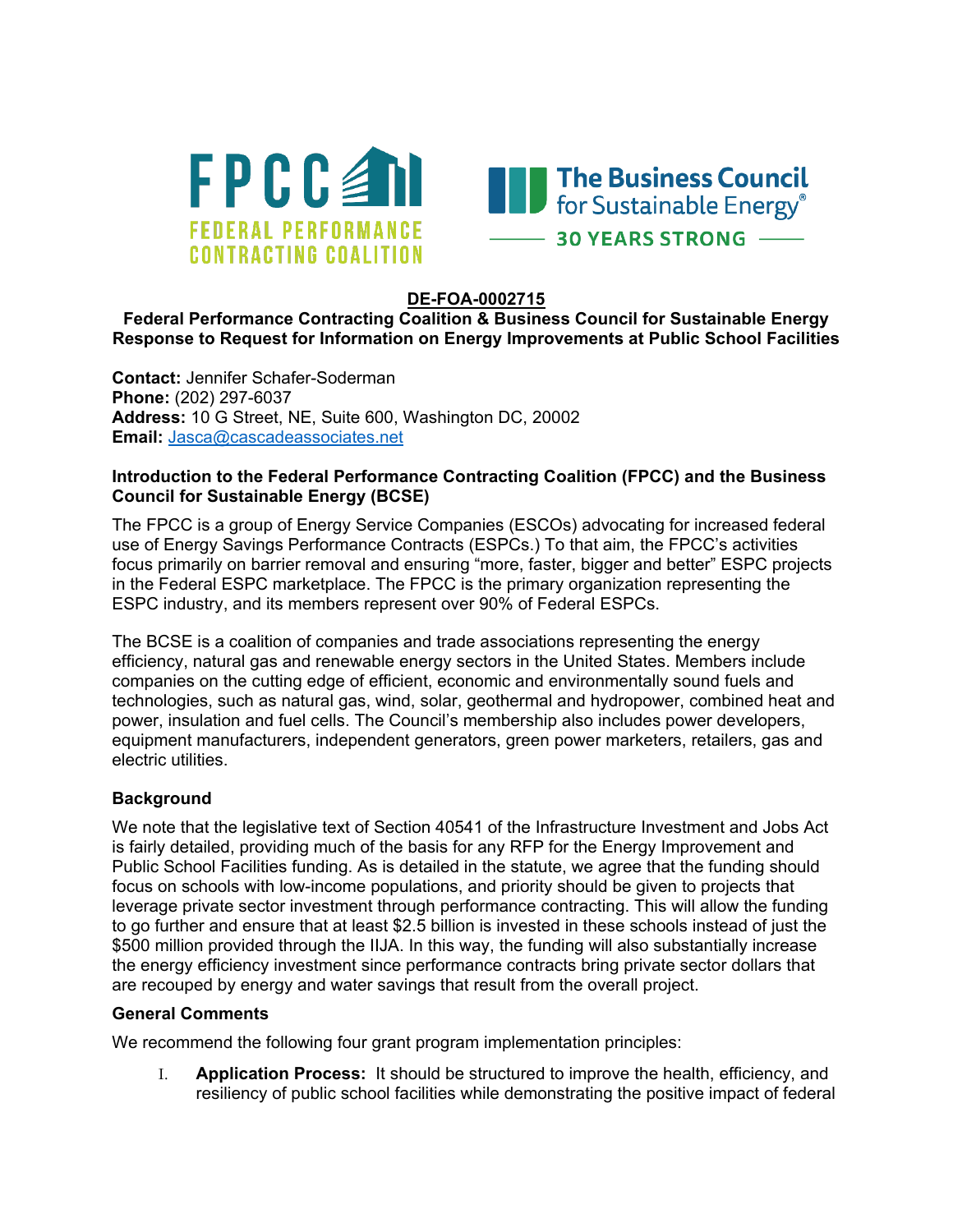funding and engagement, particularly in low wealth districts and high need schools. We propose a focus on improvements in school facilities themselves as other sources of funding have been made available to support electric vehicles and related infrastructure.

- **II. Funding Guidelines:** The Department of Energy (DOE) should prioritize projects which will improve the health, energy efficiency, and resiliency of public school facilities. Funding guidelines should also prioritize use of mechanical equipment that results in the greatest emissions reductions.
- **III. Replicable Models:** The grant program should facilitate replication of models of successful public school efficiency retrofits. These models should include best practices for needs assessment, partnering, leveraging federal grants with private investment, accessing all available funding from other grants programs and utility rebates, effective operations and maintenance, and cost-effective monitoring and verification (M&V) of project retrofits.
- **IV. Trained Workforce:** The grant program should prioritize the use of a trained workforce in the construction of all projects and should encourage LEAs to work with local workforce training programs to ensure an adequate supply of workers to complete the projects

# **Capacity Development**

We suggest that DOE rely substantially on existing tools and processes to facilitate the school improvements envisioned in this program. There is simply not enough money in this program for DOE to facilitate needs assessment, energy audits, contracting, financing, project management, and maintenance and operation with the limited funds and actually implement improvements. We, therefore, suggest that DOE develop a short online letter of interest for LEAs, invite eligible LEAs to propose a project scope, and encourage them to select an "eligible Entity" early in the application process by creating a list of vetted partners (e.g., DOE Qualified List of Energy Service Companies). We further suggest resources from DOE for the annual life of contract oversight for projects implemented.

In response specifically to question 3b, Energy Service Companies are providing effective technical, financial, and operations and maintenance assistance to LEAs and their partners. Additionally, the statute itself seems to contemplate these private sector entities, through performance contracting, to implement improvements for the LEAs under this section.

# **Needs Assessment**

- 1) Scope of needs assessment
	- a. This needs to be a relatively rapid and straightforward process, so we suggest focusing on only the highest-need schools in various categories. The goal should be to work with school facility groups to quickly define a limited but geographically distributed set of eligible LEA applicants based on community and/or school financial means and level of need. The comments of the National Association of Energy Service Companies (NAESCO) outline a process for identifying these target schools that DOE should consider.
	- b. Unfortunately, many target LEAs are not capable of conducting this assessment themselves and should be encouraged to rely heavily on partnerships and state energy offices.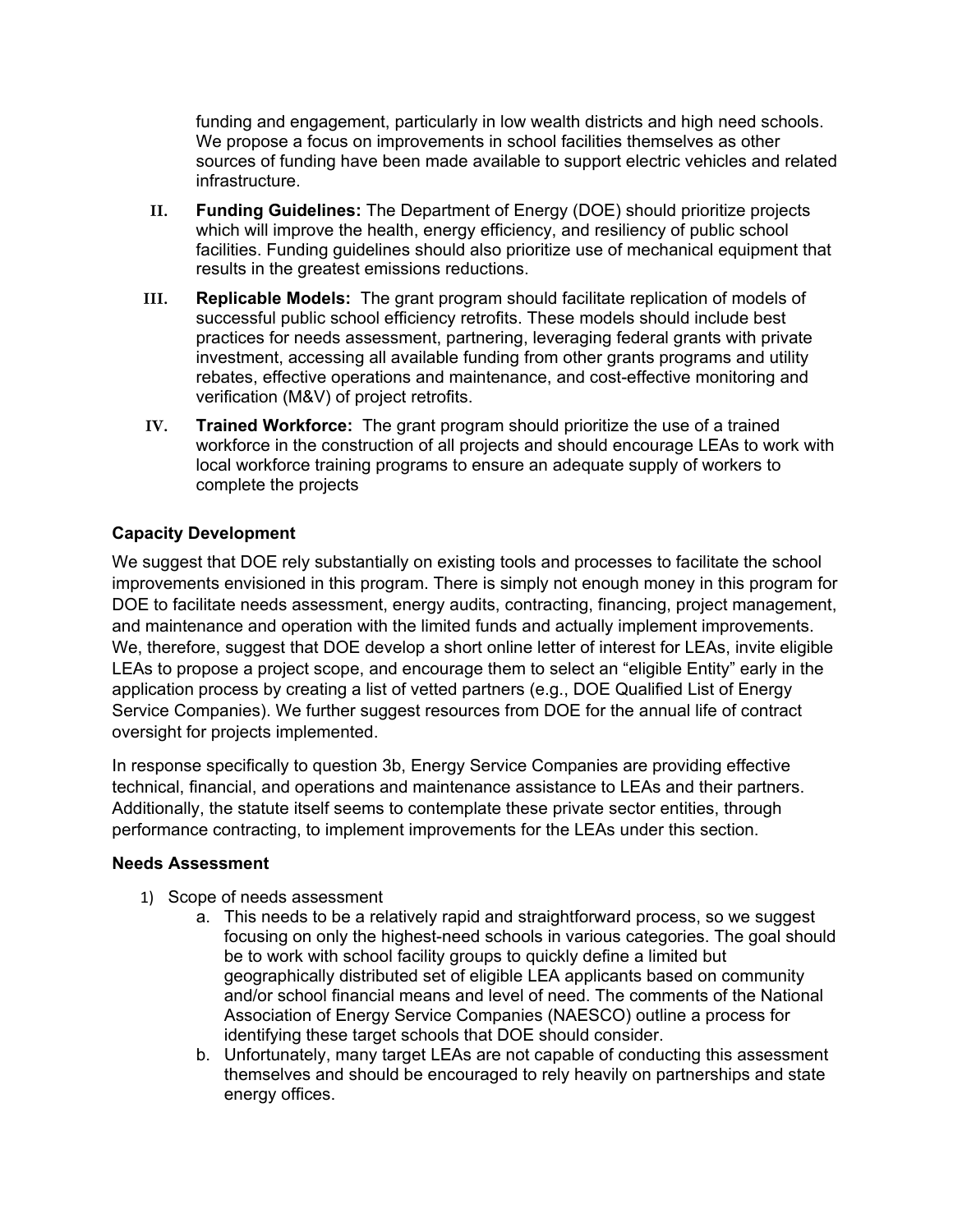c. We suggest a two-step process to avoid LEAs that are unlikely to be successful and avoid the costs and risks associated with a detailed audit. DOE should issue conditional awards based on Step 1)a. above, including one-fifth of the funding. This would be issued if the short online document in Step 1)a. above was selected, and the LEA confirmed engagement with a partner. A second step in the process would be to work with the partner to develop project details, at which time the balance of the award plus the leveraged funding would come into the project.

# **Criteria and Metrics**

- 1) We suggests that DOE select a methodology to eliminate LEAs using their own criteria and confusing evaluation metrics. Make it as simple as possible for LEAs.
- 2) **Fiscal Capacity:** DOE should develop a simple form for LEAs to document their fiscal capacity or use published state assessments.
- 3) **Maintenance Capabilities:** Many eligible LEAs will not necessarily have a good facility maintenance record. We suggest that DOE make long-term maintenance contracts a part of each project and include ongoing performance validation and reporting.
- 4) **Leveraging:** We again urge LEAs to work with partners very early in the process.
- 5) **We urge the Department not to reinvent the wheel for this requirement. DOE could require the use of** the DOE-developed *e Project Express* at a minimum for simple projects. For more complex projects, *e Project Express* should be supplemented by the development and implementation of a full M&V plan using the appropriate IPMVP protocols. As with the Maintenance criterion described above, LEAs should be required to include the cost of M&V for the Expected Useful Life of the project measures into the project costs.

# **Workforce**

All projects should use local contractors who have strong labor standards to build support for the program in the communities where the chosen LEAs are located. Funding guidelines should prioritize projects in which "Eligible Entities" use a trained workforce and where projects include a workforce training component.

# **Leveraging Funds**

We note that the statute clearly directs DOE to give priority to an LEA project that leverages private sector investment through energy-related performance contracting. We encourage DOE to use this model to the greatest extent possible while considering other funding avenues that might be available. Using such additional funds in concert with performance contracting will achieve maximum impact, ensure expertise, ensure measured and verified results, and ensure ongoing operations and maintenance. ESCOs can facilitate the aggregation of a variety of funding options, such as those noted in category 5 of the RFI.

**1 and 2. Factors affecting private sector investment:** Most ESCO projects are financed by a competitive financing industry that bases its lending decisions on the creditworthiness of the customer. Small LEAs that are not rated are difficult to finance; however, incremental dollars such as those made available via the School Facilities funding at DOE can help attract capital to projects that otherwise might not be creditworthy. We suggest that each award be in the \$300,000-\$500,000 range with leverage varying amongst need, school size, location, etc., but achieving a leverage of at least \$4 to every \$1 from this program.